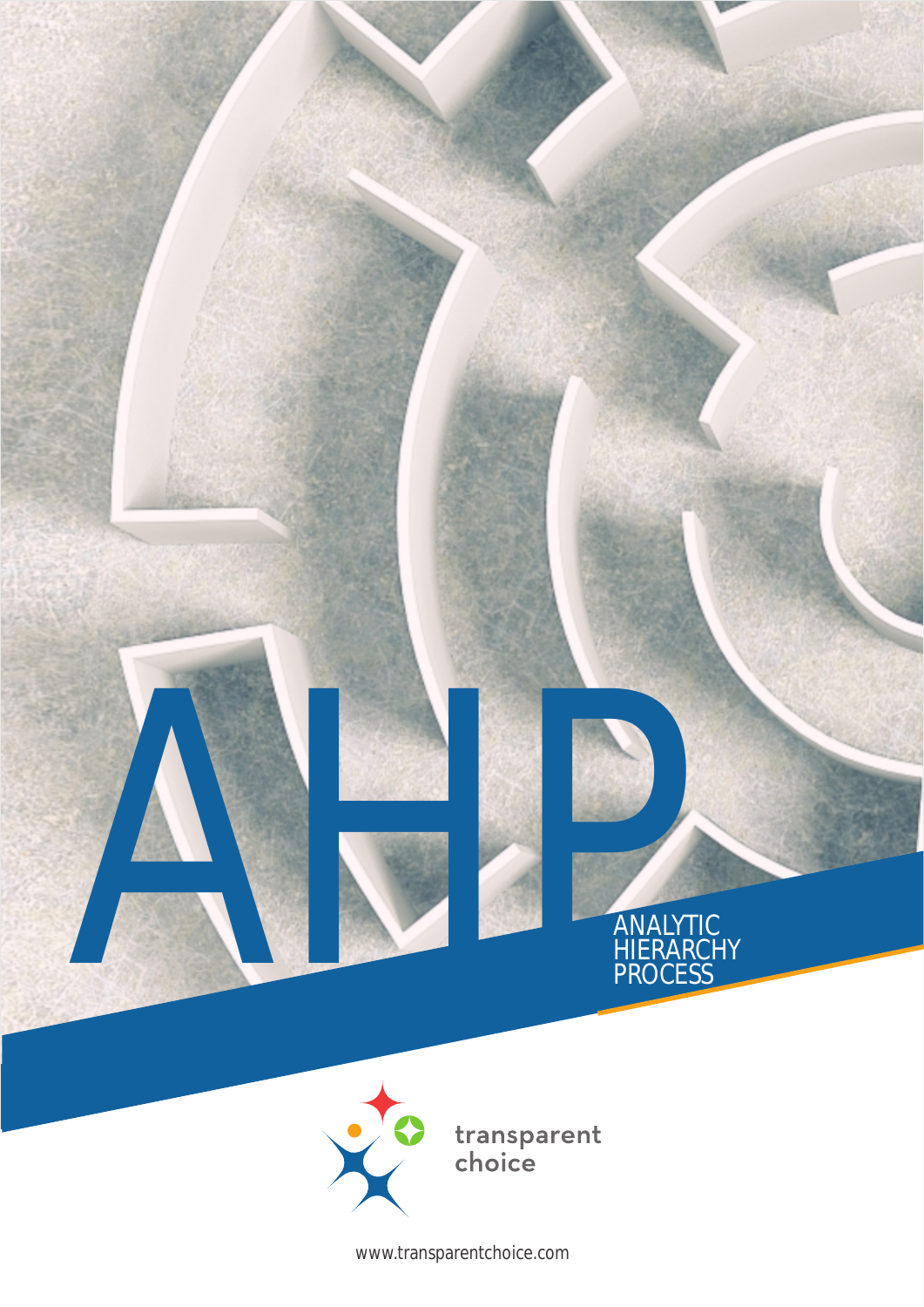# ANALYTIC HIERARCHY PROCESS

Analytic Hierarchy Process (AHP) is a structured and transparent way of making decisions. With AHP your decision becomes a step-by-step process, which simplifies decision-making, enables collaboration and improves the quality of decisions.

# Why use Analytic Hierarchy Process for decision-making?

AHP structures your decisions, enables collaboration and can be used to make various decisions

AHP allows you to structure your decision into a step-bystep process. This means that instead of working on vague decisions you work on a few well-defined tasks.

## Structured Decisions Enables Collaboration

AHP by TransparentChoice lets you collaborate with geographically dispersed colleagues and to assign tasks to people with specific expertise. This improves decision quality and buy-in.

## Variety of Applications

AHP is ideal for many different types of decisions. In fact, AHP from TransparentChoice makes the whole process so simple you can make it part of your everyday culture.



*This was a really productive use of my time. We should make all decisions this way. Cutting the decision time-frame down from 90+ days to just few hours means we can respond more quickly and effectively to our members' needs. -CEO of one of the world's largest trade association*



2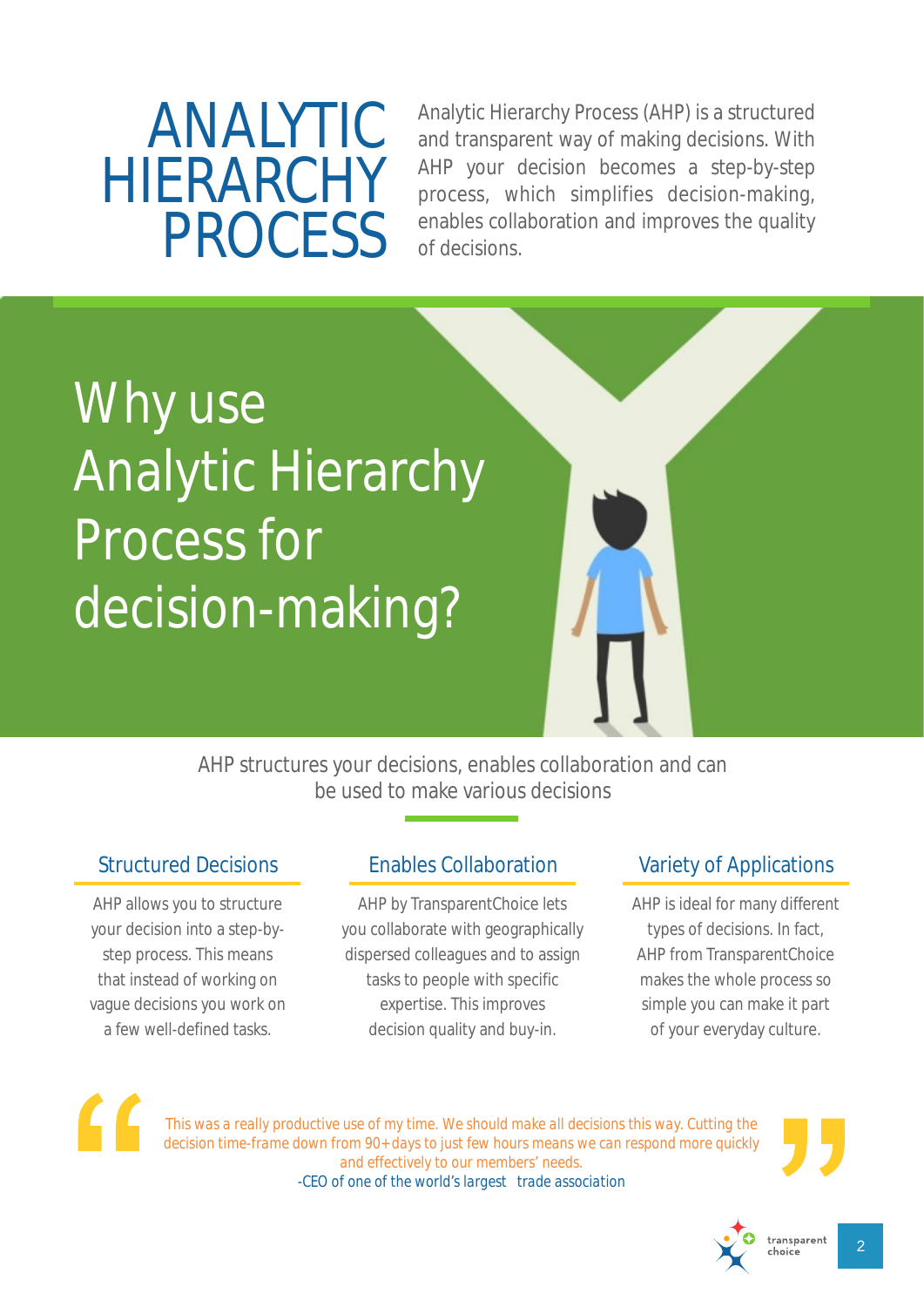# Why invest in AHP?

TransparentChoice's AHP software is not just some "fad". It is based on 4 decades of decision science, neuroscience and psychology research. Our software provides the structure and collaborative framework that's vital to building a strong bridge between your goals and the outcome of your decision.

**R R R** 

## Use case example :



You should invest in TransparentChoice's AHP software if you want to:

### Improve ROI



It's much easier to align your decisions with "value" if you have a clear definition of value on which everyone agrees.

## Debottleneck Decisions

Deadlock can kill a decision. TransparentChoice breaks the deadlock through structured, task-based collaboration.

### Reduce failures / Lower risk

Research shows that half of the major decisions made in organizations fail. Adding good collaborative structure can reduce your failure rate by up to 60%.



### Make more transparent decisions

Transparency is important. When people trust and understand your decision, implementation tends to be more reliable. Also, having an "audit trail" for your decision lets you defend your actions, if necessary.

### Improve stakeholder engagement



In some cases, your stakeholders control important resources. In other cases, they represent the community you serve. In either case, getting them onboard leads to lower-risk, less contentious implementation of your decision.

### Accelerate your decisions



AHP helps you structure the decision-making process which helps you manage the project more quickly. By providing real-time feedback and analysis to decisionmakers, decision-cycles can be compressed, in some cases, from months to a day.

*Improving this one decision has increased valuedelivered to the business by millions of Euros. -Director Strategic IT, Energinet*

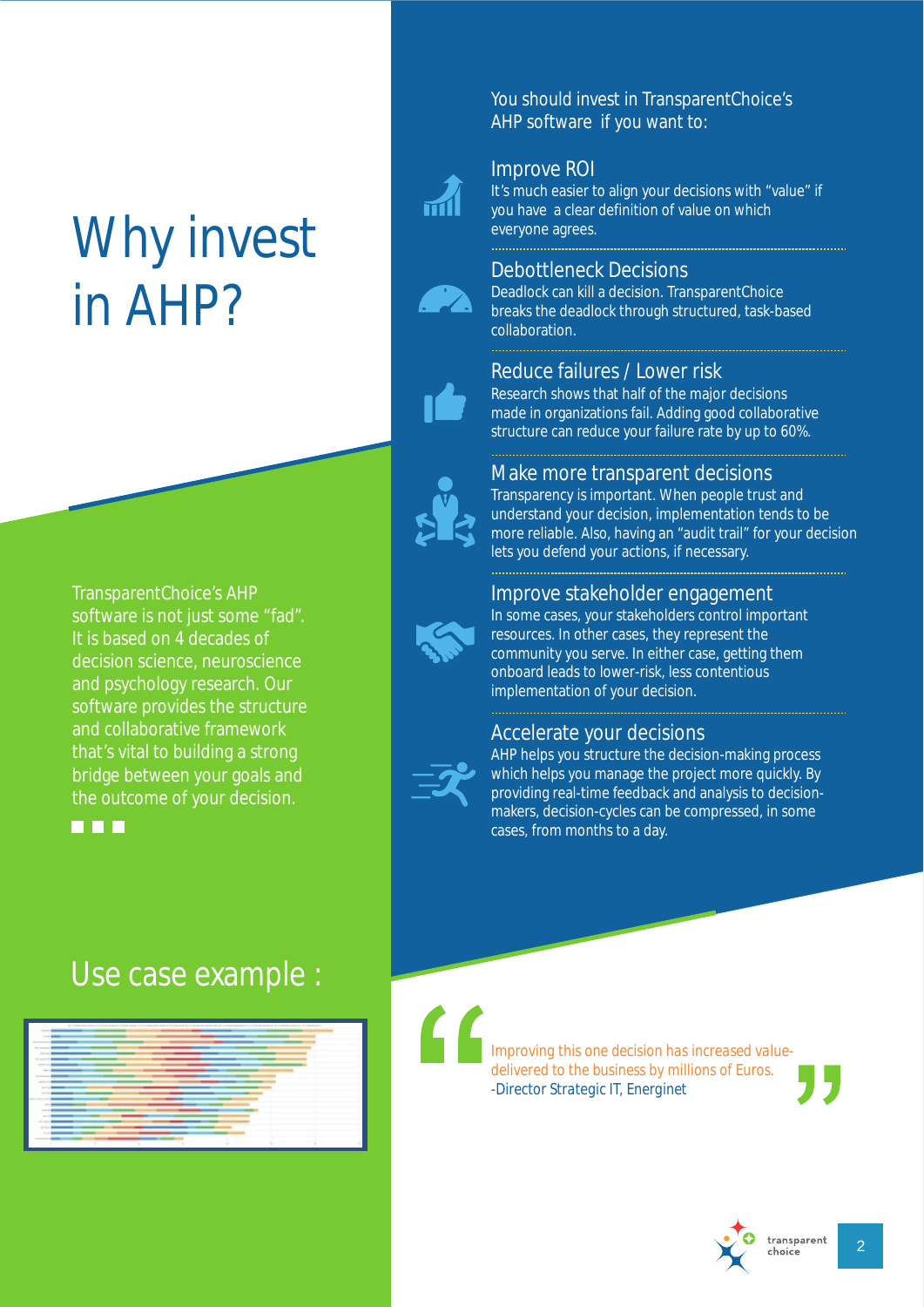## How it works Decision with Analytic Hierarchy Process

See how to turn your decision into the step-by-step process



1.Define Alternatives 2.Organize Criteria 3.Build Surveys

Define the complete list of alternatives. Alternatives are things from which you choose, such as projects, vendors, technologies or candidates.



Your participants and experts can be located anywhere in the world and can fill in surveys on their own or can even work together in real-time meetings.



Brainstorm and organize your decision-making criteria. Collaboratively building your criteria list increases buy-in and improves decision quality.



## 4.Collect Input 5.Check Consistency 6.Find Group Values

AHP-based software can check consistency of comparisons which helps to identify potential problems with the low quality of judgements.

## 7.Ranking of Alternatives 8.Weights of Criteria 9.Sensitivity Analysis

You can see your list of alternatives ranked in order of value / attractiveness. You can even see which criteria drive those scores.



Another result from the process are weights of criteria. Criteria weights represent the priorities of the people that participated in the decision.



Define surveys that leverage the subject matter experts across your organization to deliver the best possible data to decision-makers.



Find the common values of comparisons for the whole group. These might be consensus-based values or averages from collected judgements.

Check how the ranking of alternatives changes when criteria weights change. Sometimes, even small changes in weights lead to a different decision.

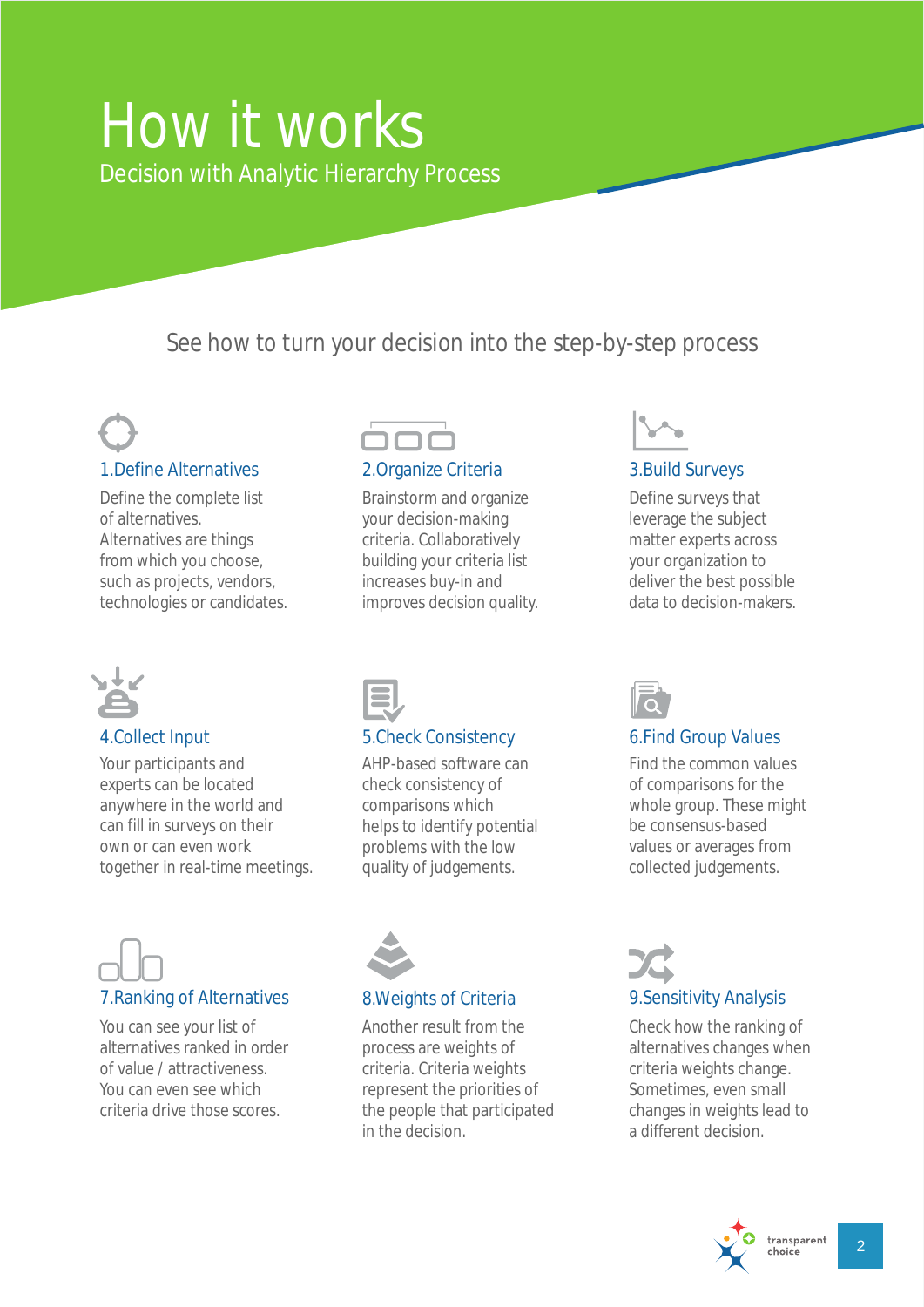# Where to use TransparentChoice

There are many areas in which TransparentChoice can support your decisions.

# Pick **one**

Pick one decisions are ones where you are selecting a winner. Selecting a vendor solution, a technology, a route or a site for infrastructure and hiring people are all examples. TransparentChoice helps structure the decision in such a way that stakeholders can collaborate on building both understanding and consensus around the decision. This typically helps speed up the decision and increases buy-in. It can even be used in "townhall meetings" to foster true stakeholder engagement in major projects.

**TransparentChoice** addresses two categories of decision

Pick many

Pick many decisions are ones where you are selecting a portfolio of winners. This could be selecting a portfolio of IT projects or strategic initiative planning etc. TransparentChoice not only structures the decision in a way that helps build consensus, but powerful analytics also help you balance and optimize the portfolio to squeeze the most value from your limited resources. We often see an increase in portfolio value delivery anywhere between 20-40% with TransparentChoice – typically adding millions of Dollars of extra value.



transparent

**TransparentChoice** makes AHP more affordable and easy to use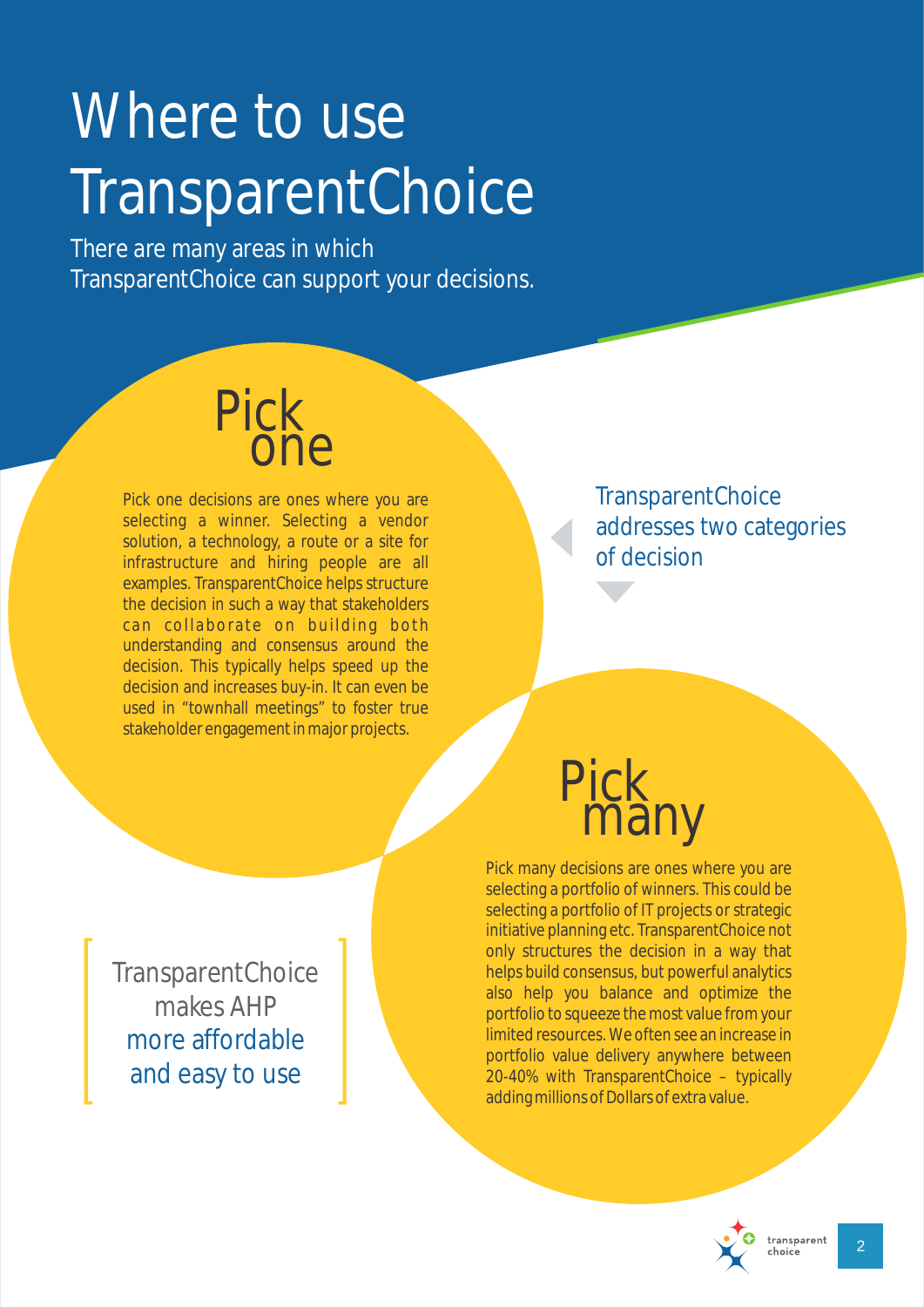# The types of organizations who use our

- **Government**
- **Defense and Aerospace**
- **Energy and Utilities**
- **Exercise Telecommunications**
- **Life Sciences**
- **Manufacturing**
- **High-tech**
- **Dil and Gas**

## Typical use cases

- product include:<br> **Change / Transformation** 
	- **Project Prioritization**
	- **Portfolio Optimization**
	- **Budgeting and Planning**
	- **Procurement**
	- **Innovation / R&D**
	- **Strategic Planning / Reviews**
	- **Trade Studies**
	- **Policy Development**
	- **Site Selection**
	- **Public Consultation**
	- **Site Closure**

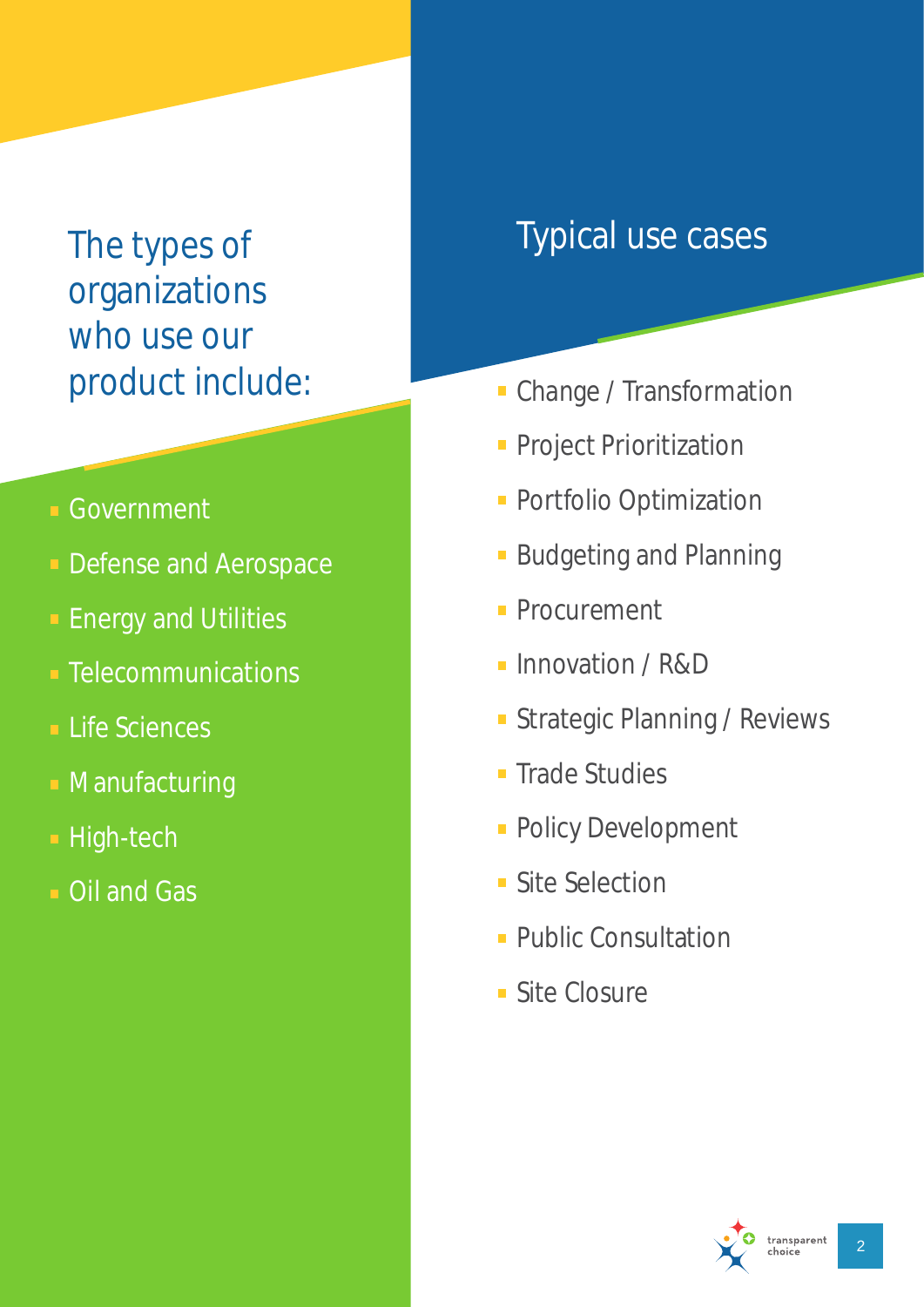EXAMPLES



## **Westat**

' s decision cycle for stra tegic initiatives from 90+ days to 1 day.



PWC team used<br>TransparentChoice<br>to get stakeholder agreement in a highly political multi-billion dollar Reduced their customer<br>decision cycle for strate<br>initiatives from 90+ days<br>to 1 day.<br>TransparentChoice<br>TransparentChoice<br>to get stakeholder<br>agreement in a highly<br>political multi-billion dol<br>infrastructure project.

# **ENERGINET**OK

Elimina ted 30% obsole te projects using<br>TransparentChoice software and saved more than 6 million Euros with clear



priorities and allocation of<br>resources.<br>Avoided potential large-scale<br>government project failure by demonstrating that none of<br>the bids from vendors was able to satisfy their business goals.

# **ARUP**

Helped select an option for satisfying the strategic air capacity need of an Asian country.



Delivered real-time decisionmaking environment to allow approx. 80 stakeholders to prioritize strategic transport needs for World Banksponsored initiative in Brazil.



Wright Strategy – Helped<br>their client stakeholders<br>balance complex drivers<br>to place contracts for<br>construction of new water<br>processing plant. their client stakeholders balance complex drivers to place contracts for construction of new water processing plant.